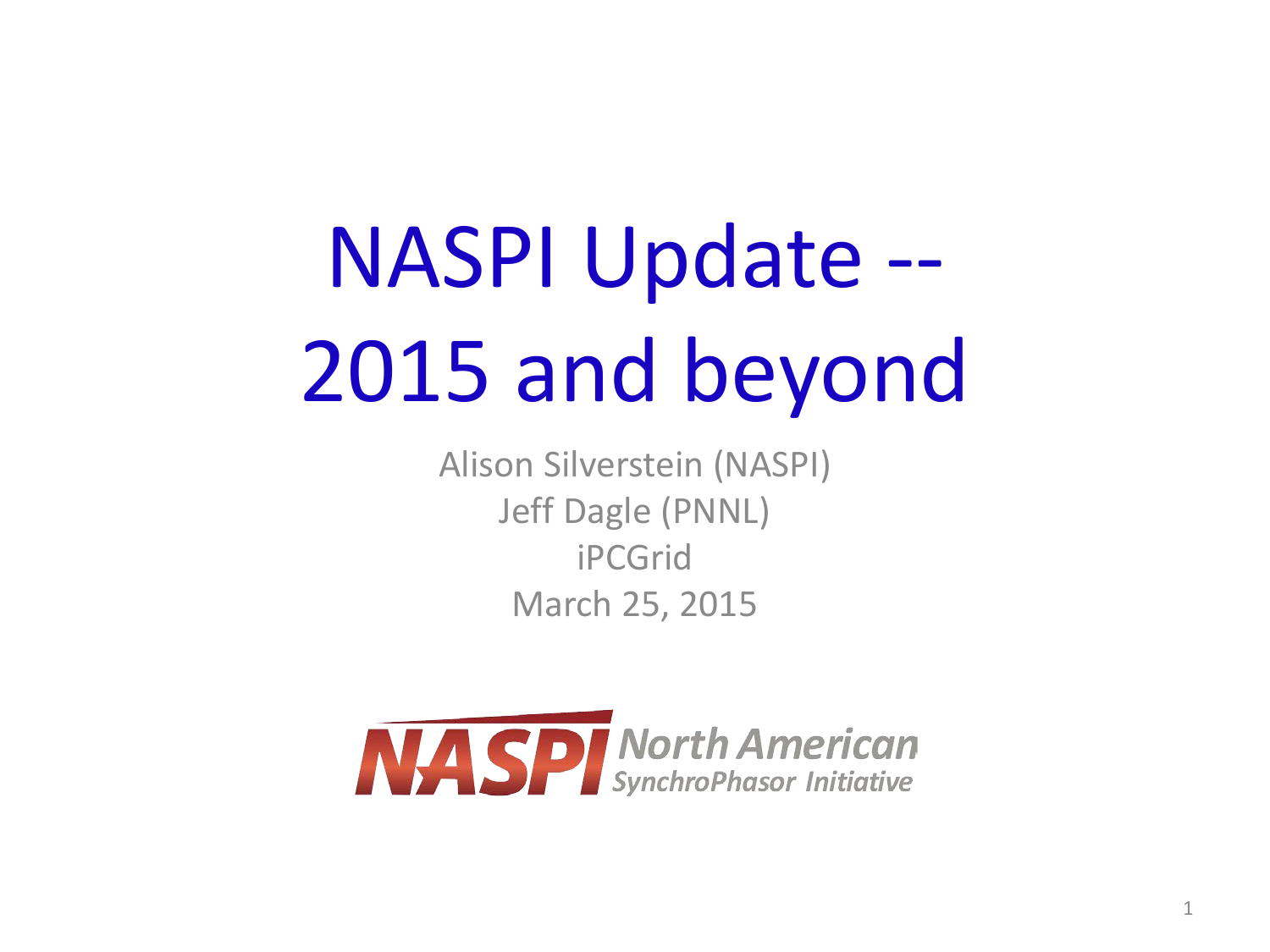#### **Overview**

- What's NASPI?
- More PMUs installed
- Networking update
- What's next for NASPI?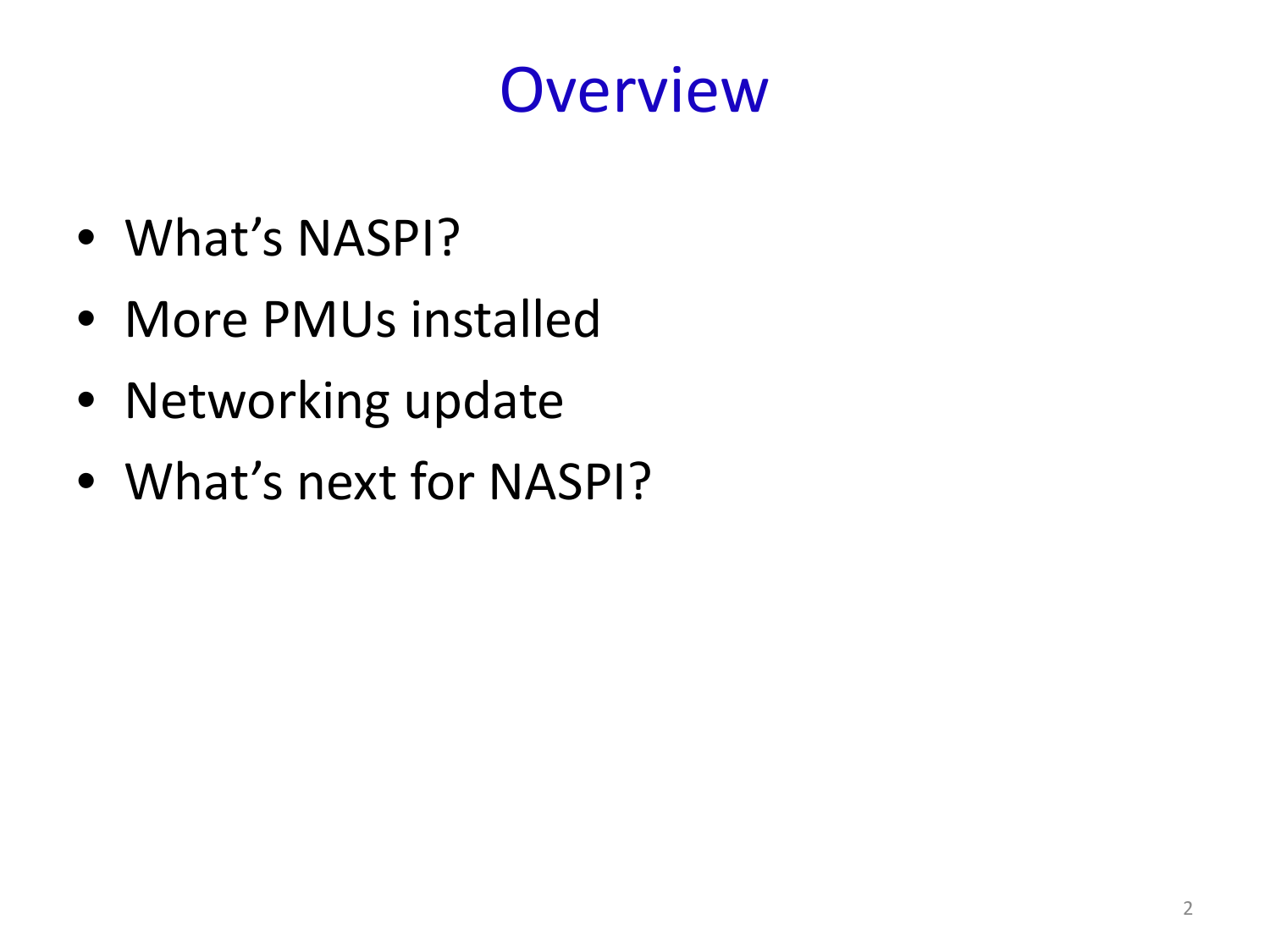# **Latest PMU map**<br>Phasor Measurement Units in the



 $\mathbb{R}$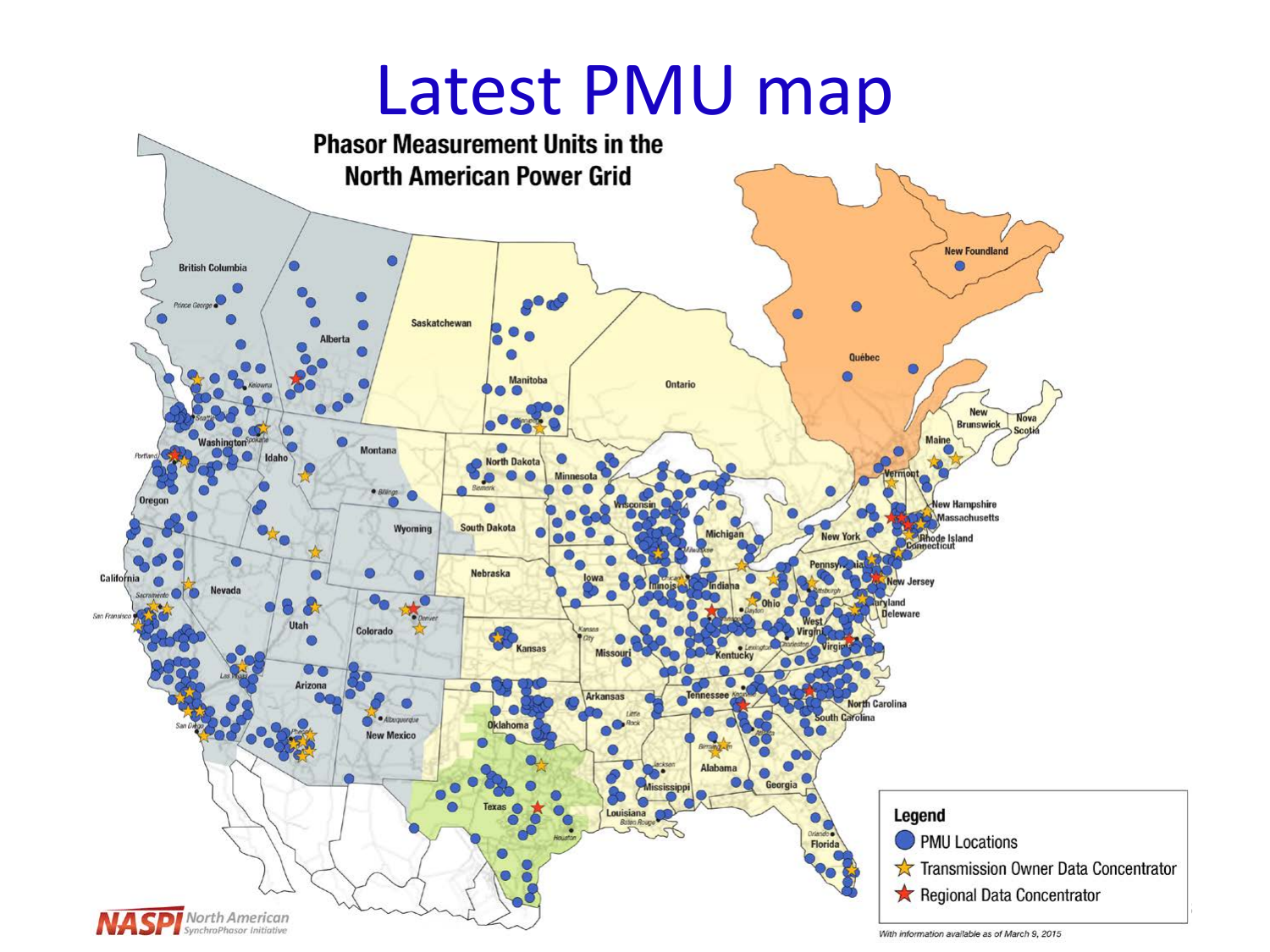#### PMUs and data flows map



4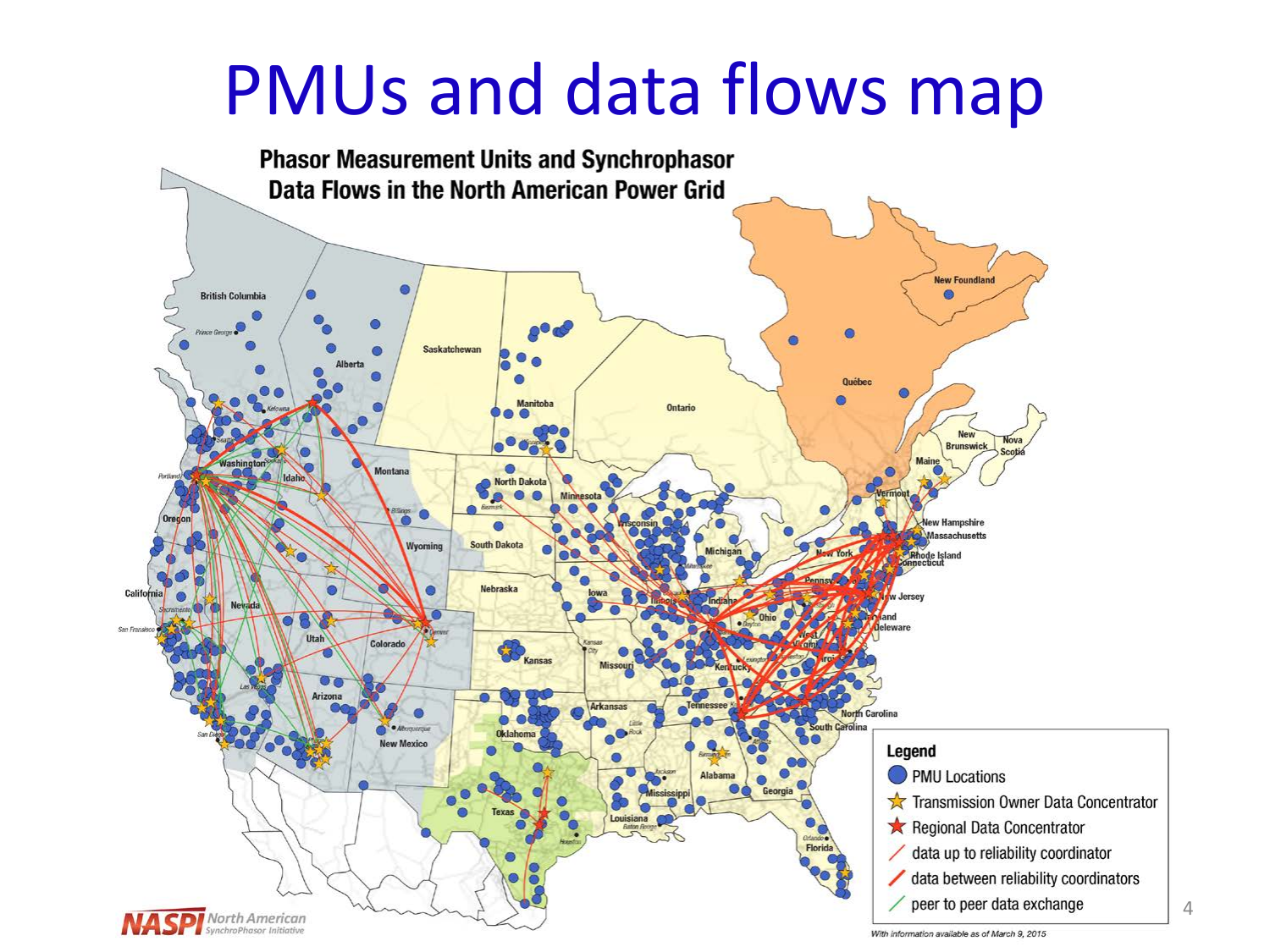## What's NASPI, what's next?

- The North American SynchroPhasor Initiative is a collaboration between the industry, academia, vendors, and government to advance the capabilities, use and value of synchrophasor technology.
	- DOE funds continuing R&D, technical standards acceleration, project manager
	- EPRI providing meeting and limited technical support (as of 2014)
	- 1000+ members, 200+ people at meetings, international contributions
	- Two meetings/year plus technical task team efforts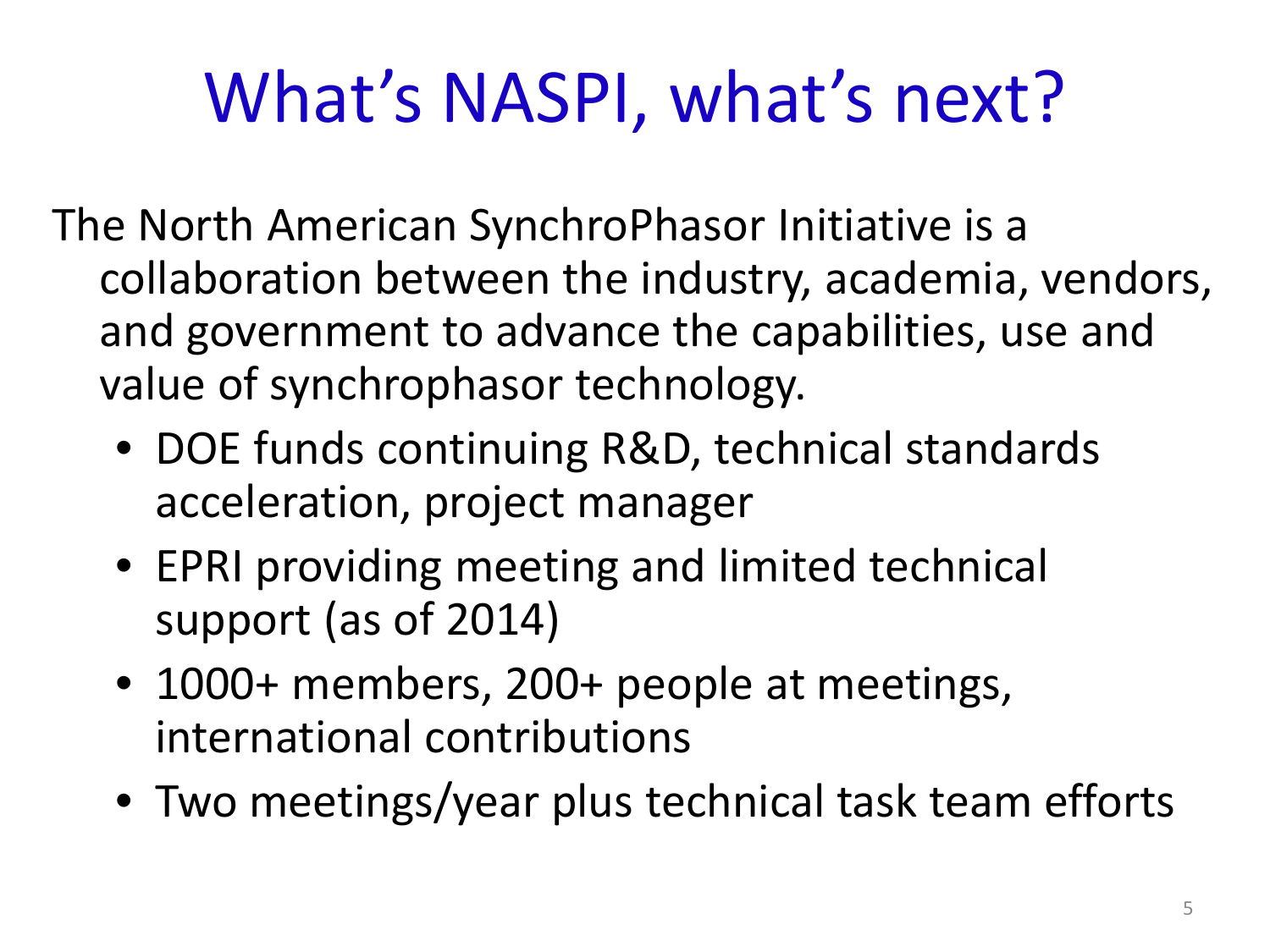#### NASPI mission

Updated mission and focus (2014-2015)

- Accelerate recognition of benefits and value from current synchrophasor system and technology investments, particularly control room solutions
- Continue joint information-sharing and problemsolving efforts, including open-source software, data delivery and quality improvements
- Continued mainstreaming of synchrophasor technology, activity and expertise, cooperating with NERC, IEEE, IEC, and others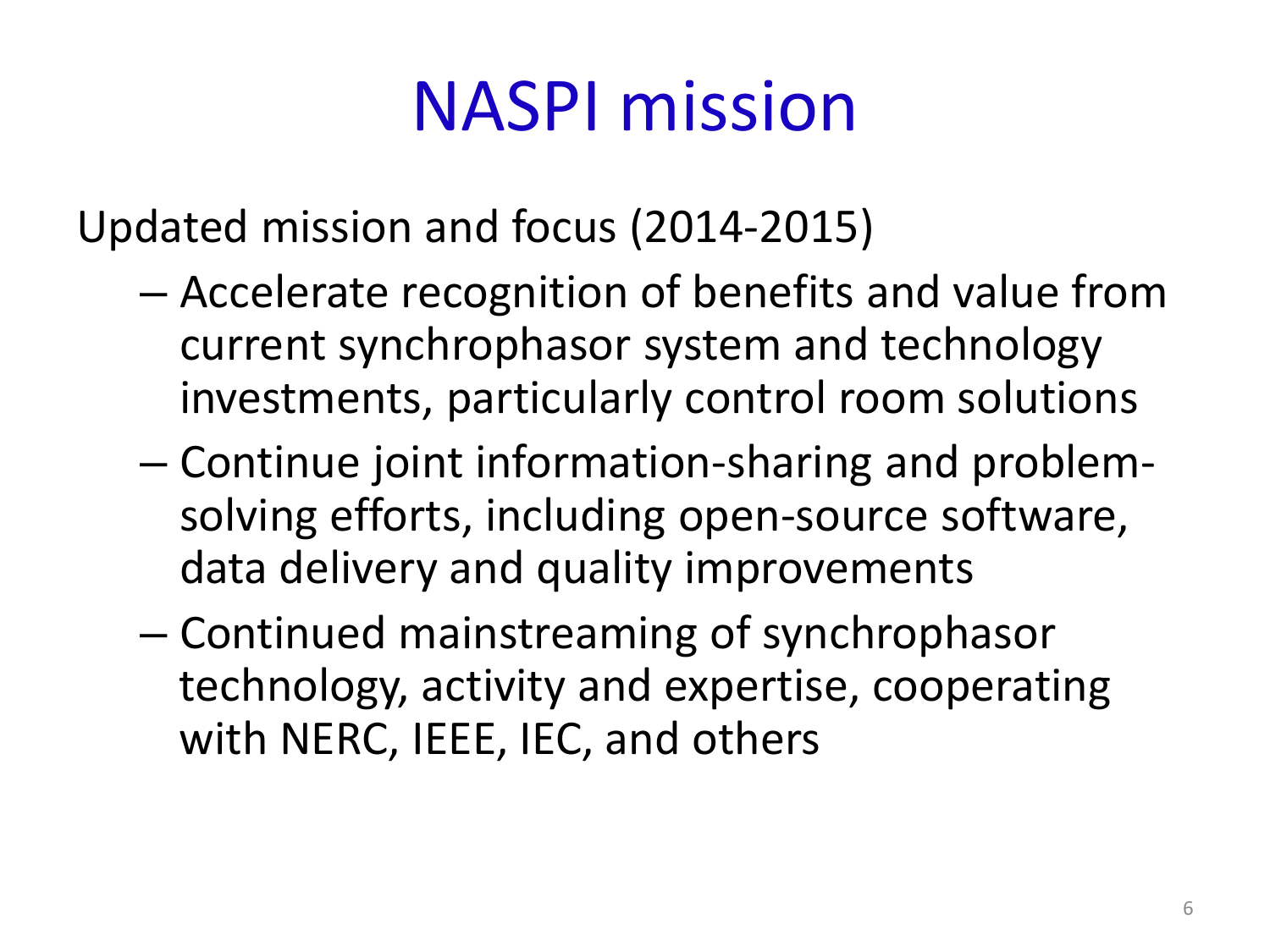### Current NASPI priorities

- Outreach
- Document best practices (consolidate learning from SGIG and other synchrophasor projects)
- End-to-end data quality and availability
- NASPInet 2.0 network design and update
- Update the synchrophasor value proposition
- Cyber-security for synchrophasor systems
- Synchrophasor software exchange
- Big data analysis for baselining and pattern recognition
- Data sharing with researchers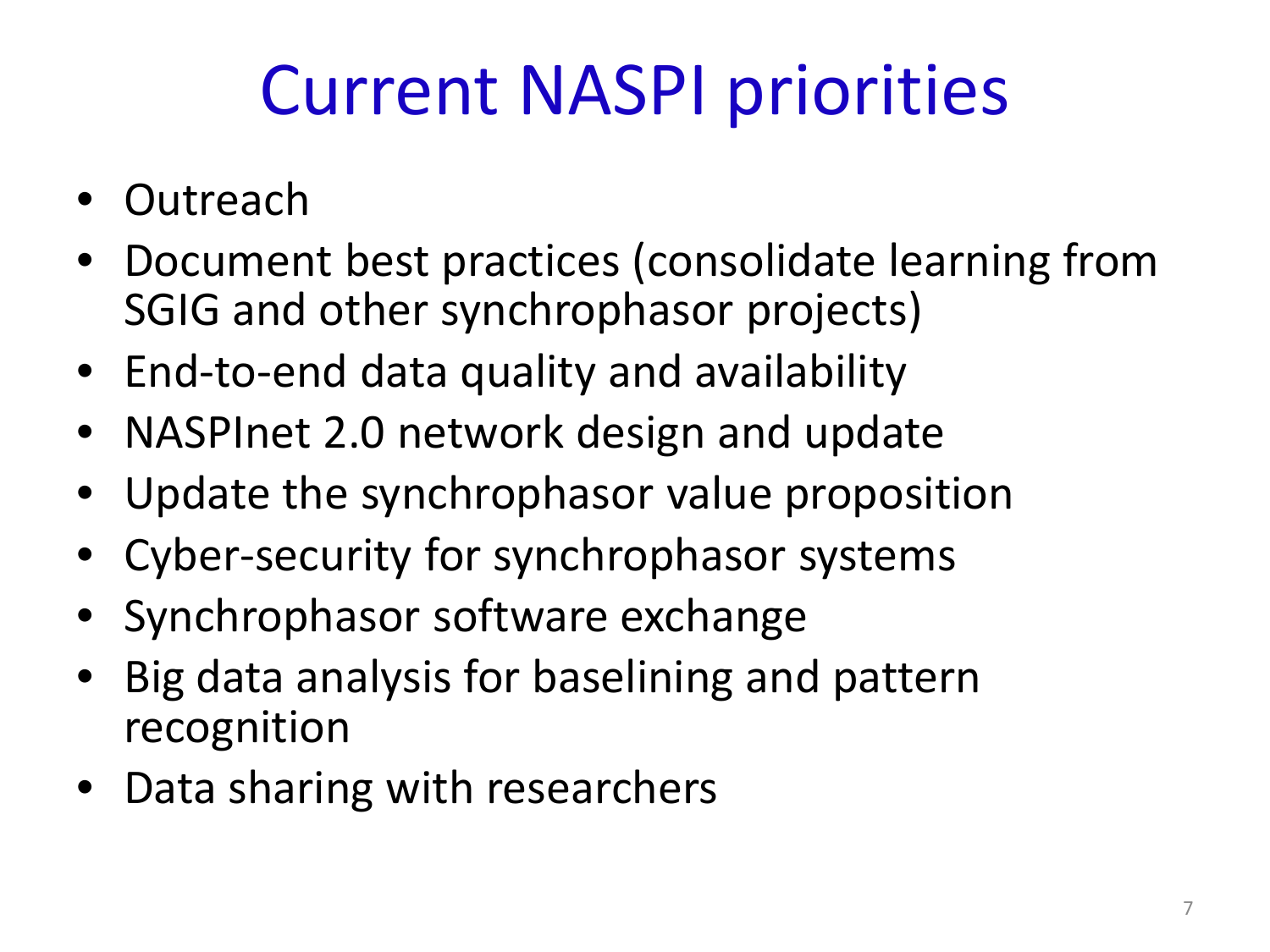### What have we done lately?

- New technical reports on high-value synchrophasor uses
	- PMU data for model validation
	- Diagnosing equipment health & mis-operations using PMU data
	- PMU installation costs and considerations
	- Coming soon synchrophasor maturity model
- Technical workshops
	- State estimation & synchrophasor data (3/15)
	- Oscillation detection & voltage stability tools comparison (10/14)
	- CIGRE-NASPI synchrophasor tutorial (10/14)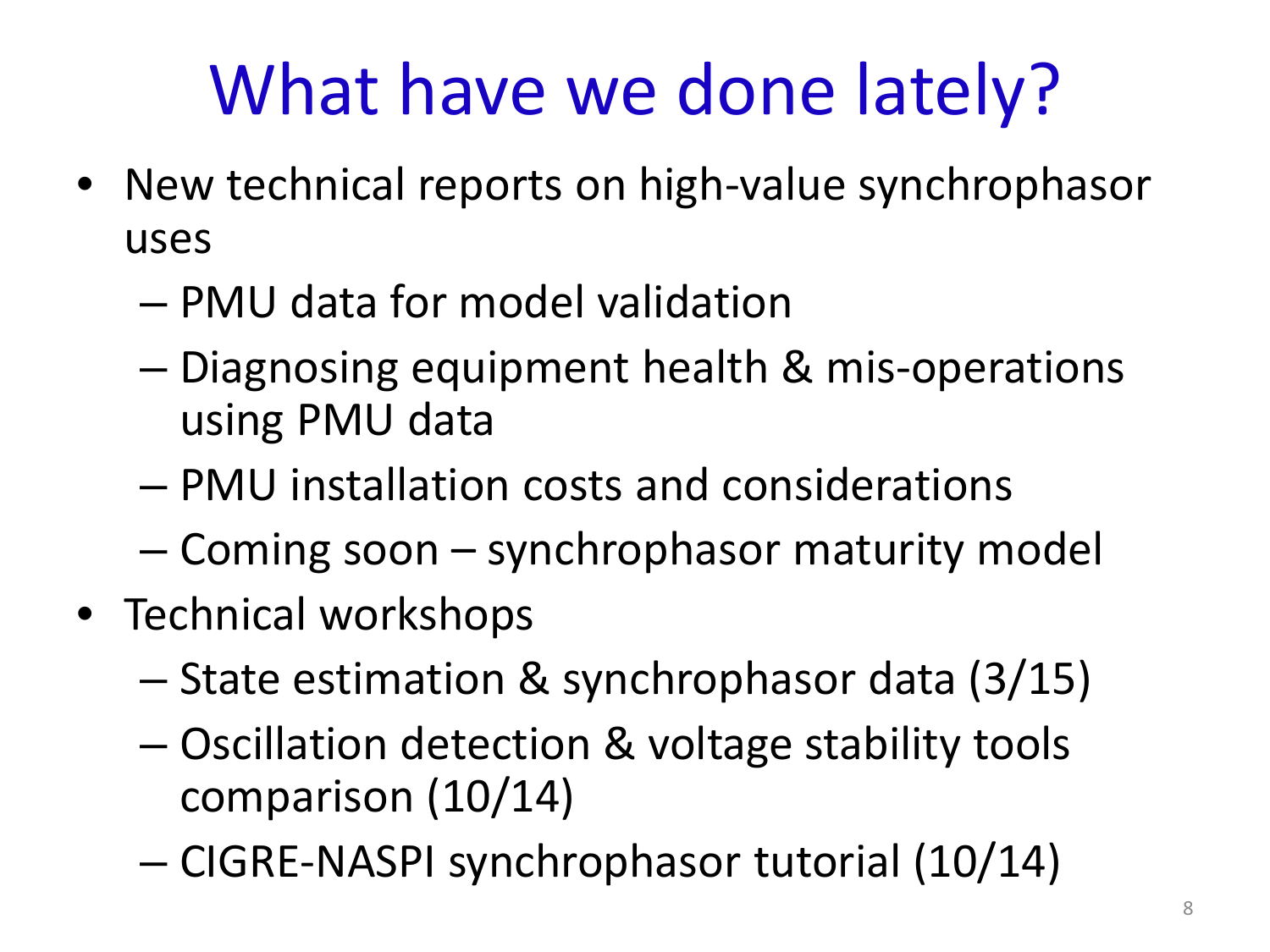#### NASPI awards

#### Recognizing excellence in 2014

- Outstanding utilities of the year Dominion Virginia Power & BPA
- Volunteer of the year (VOTY) Vahid Madani (PG&E)
- Control Room Solutions Task Team VOTY Jim Kleitsch (ATC)
- Data & Network Management Task Team VOTY Bob Braden (USC)
- Engineering Analysis Task Team VOTY Kyle Thomas (DVP)
- Performance Requirements, Standards & Verification Task Team VOTY – Tony Weekes (Manitoba Hydro)
- Outstanding Graduate Student Scott Ghiocel (RPI)
- Outstanding Undergraduate Student Micah Till (UT-Knoxville)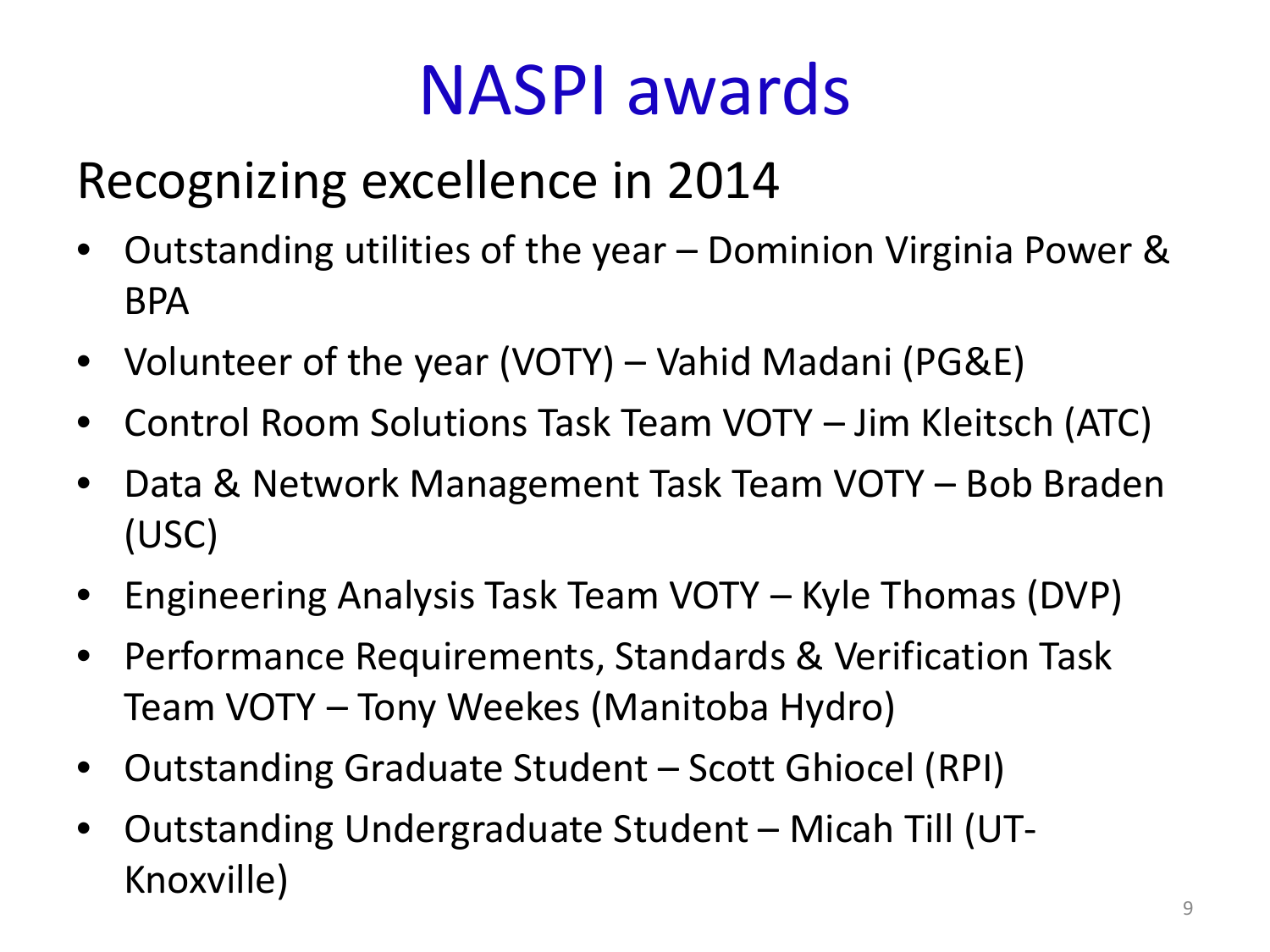#### Related accomplishments

- IEEE Standards Association Uniform Test Plan for Evaluating IEEE C37.118.1 Conformance of Synchrophasors for the Power Grid (1/15)
- IEEE-SA & Consumers Energy Test Lab testing of PMUs for C37.118.1 conformance
- NERC Standards Authorization Request update on real-time tools – new SAR committee being selected now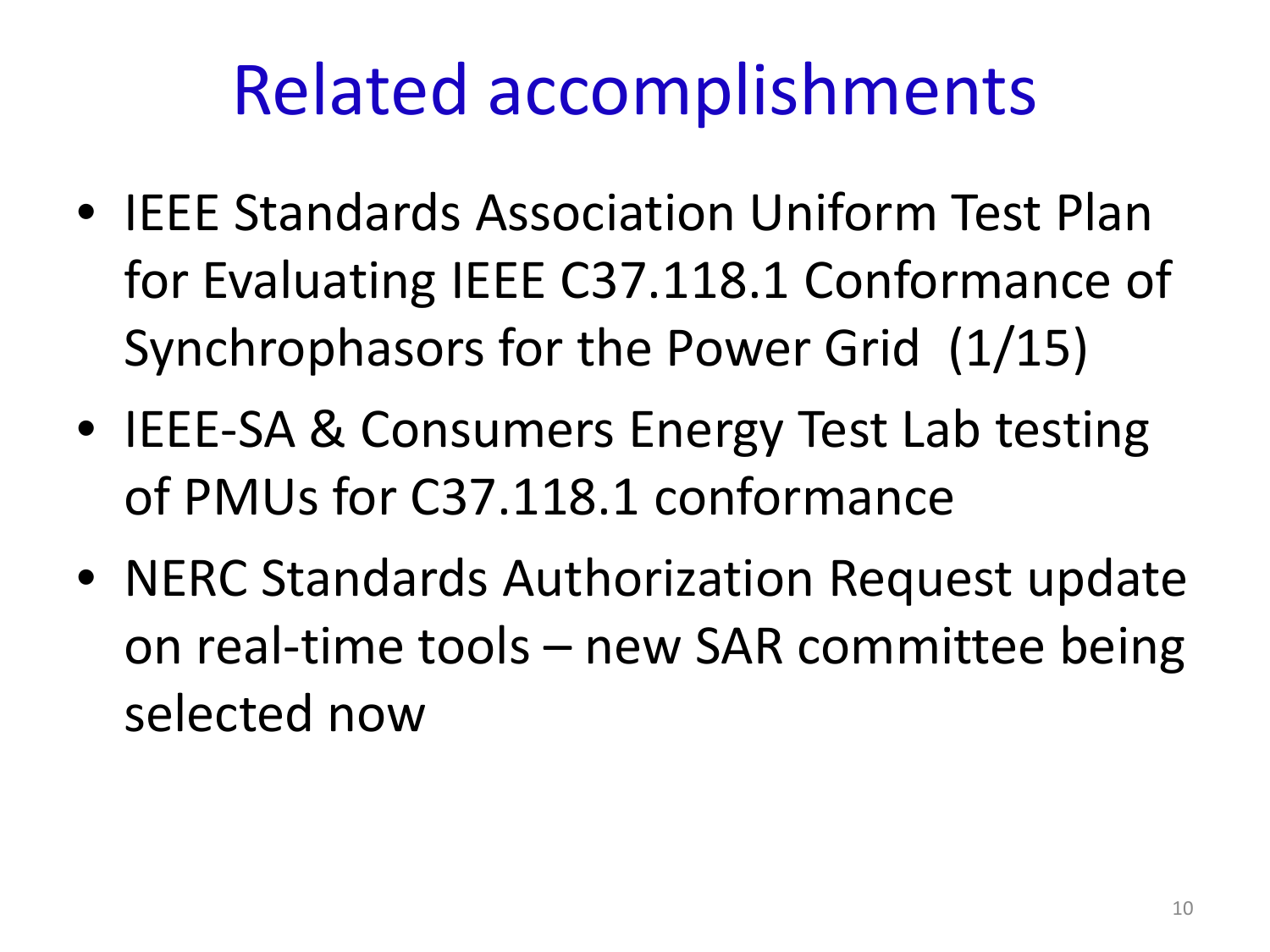### What's next for NASPI?

- Next meeting October 14-15 2015, in conjunction with CIGRE Grid of the Future meeting. NASPI theme is user success stories with vendor show.
- Growing NASPI Synchrophasor Software Exchange --

<https://www.naspi.org/synchrophasorsoftware>

• More technical papers, best practice documentation and value proposition coming soon